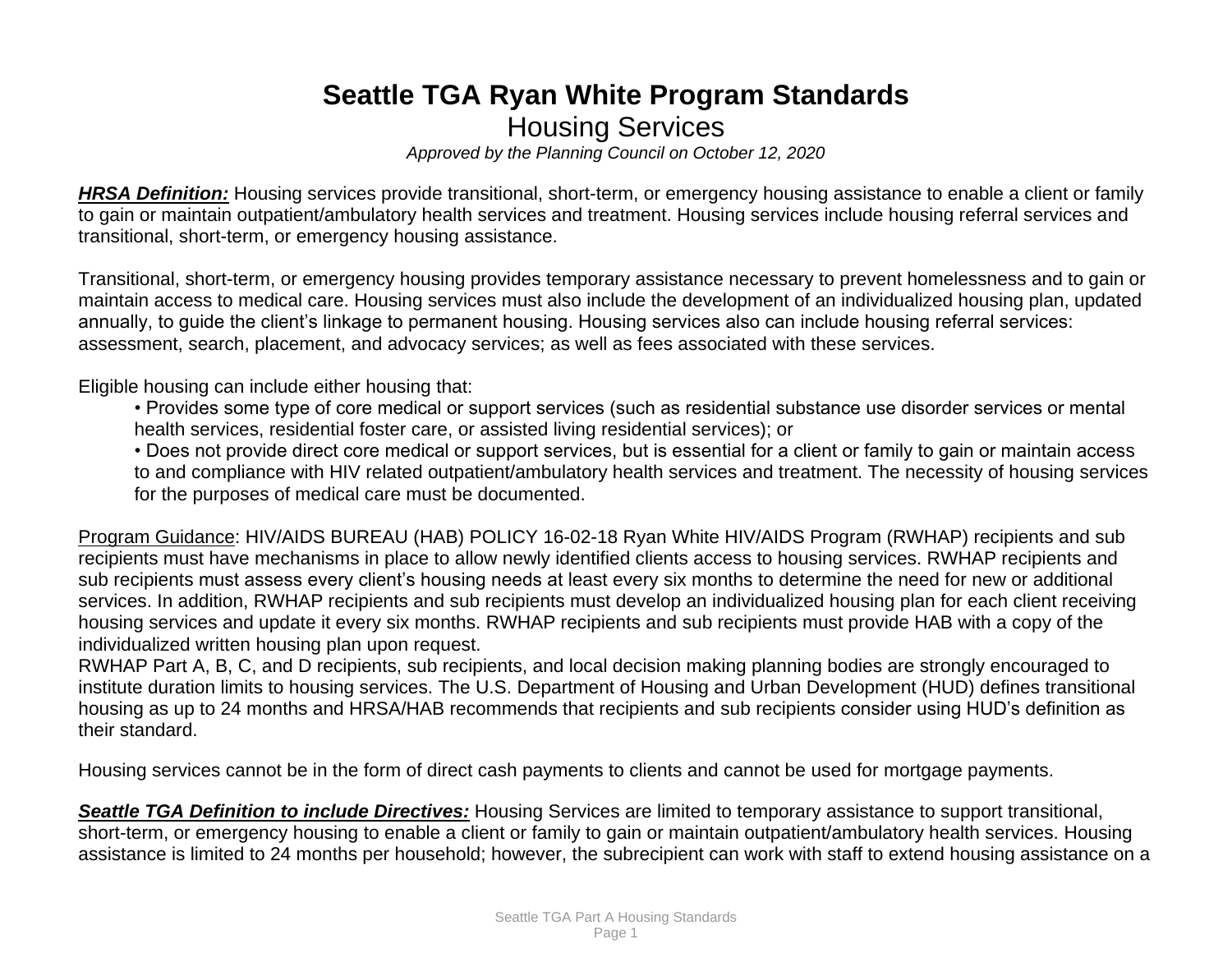case-by-case basis. It is the expectation of the Ryan White Grantee that households served with these dollars will receive supportive services to meet the level of the household's needs. Eligible Services:

- Housing that prioritizes addressing health disparities.
- Housing that provides some type of medical or supportive services such as medical respite services or supportive transitional programming that is essential for gaining or maintaining access to and compliance with HIV related outpatient/ambulatory health services and treatment.
- Housing that does not provide direct medical or supportive services, but is essential for gaining or maintaining access to and compliance with HIV related outpatient/ambulatory health services and treatment.
- *All of the dollars in this service category are for bednights, not supportive services. (See Housing Non-Medical Case Management for services). Separate sub-priorities have not been made for specific housing interventions to allow for flexibility. However, it is hoped that Transitional housing is maximized.*
	- Emergency Housing Bednights:
		- o Purpose: Bednights provided for PLWH through emergency housing placements at a local homeless shelter or motel/hotel.
	- Transitional Housing Bednights:
		- o Purpose: Bednights provided for PLWH through transitional housing placements.

# **All Housing Services**

## **1.0 General Standards**

|     | <b>ANDARL</b>                                                                                                                              | <b>ASURE</b><br>ME                                                             |
|-----|--------------------------------------------------------------------------------------------------------------------------------------------|--------------------------------------------------------------------------------|
| . . | <br>Seattle<br>$\cdot$ $\wedge$<br>ıeral<br>Standards<br>White<br>rogram<br>adherer<br>`_n<br>≺var<br>το<br>.<br>param<br>uu<br>. ⁄ات<br>. | $\overline{\phantom{a}}$<br>s adherence<br>Par.<br>documents<br>.SIte<br>VISIt |

#### **2.0 Staff & Volunteer Qualifications and Training**

|                    | .<br>ANDARD                                                                                                             | $\cdots$ $-$<br>.<br>ME/<br>ASURL            |
|--------------------|-------------------------------------------------------------------------------------------------------------------------|----------------------------------------------|
| $\sim$<br><u>.</u> | Seattle<br>White<br>Standards<br>Program<br>∵onerai U<br>neres<br>roaram<br>Rva<br>adl<br>۱۳ پ<br><b>GA</b><br>טע.<br>. | ; adherence<br>site<br>VISIt<br>ments:<br>σн |

#### **3.0 Services**

|     | <b>STANDARD</b>                                                                           | MEASURE                                     |
|-----|-------------------------------------------------------------------------------------------|---------------------------------------------|
| 3.1 | Agency must ensure that all units paid for by Ryan White Part A funds comply with         | Agency has on file documentation that shows |
|     | local, state, and federal guidelines for housing (emergency and transitional).            | compliance.                                 |
| 3.2 | Clients have a demonstrated need for housing in order to gain or maintain access to       | Documentation of housing need               |
|     | HIV-related medical care and/or to stay adherent to treatment regimens.                   |                                             |
| 3.3 | Each client has an initial assessment, which details their housing history, barriers, and | Documentation in client record              |
|     | current housing needs. The assessment is updated every 6 months in conjunction            |                                             |
|     | with the housing plan.                                                                    |                                             |